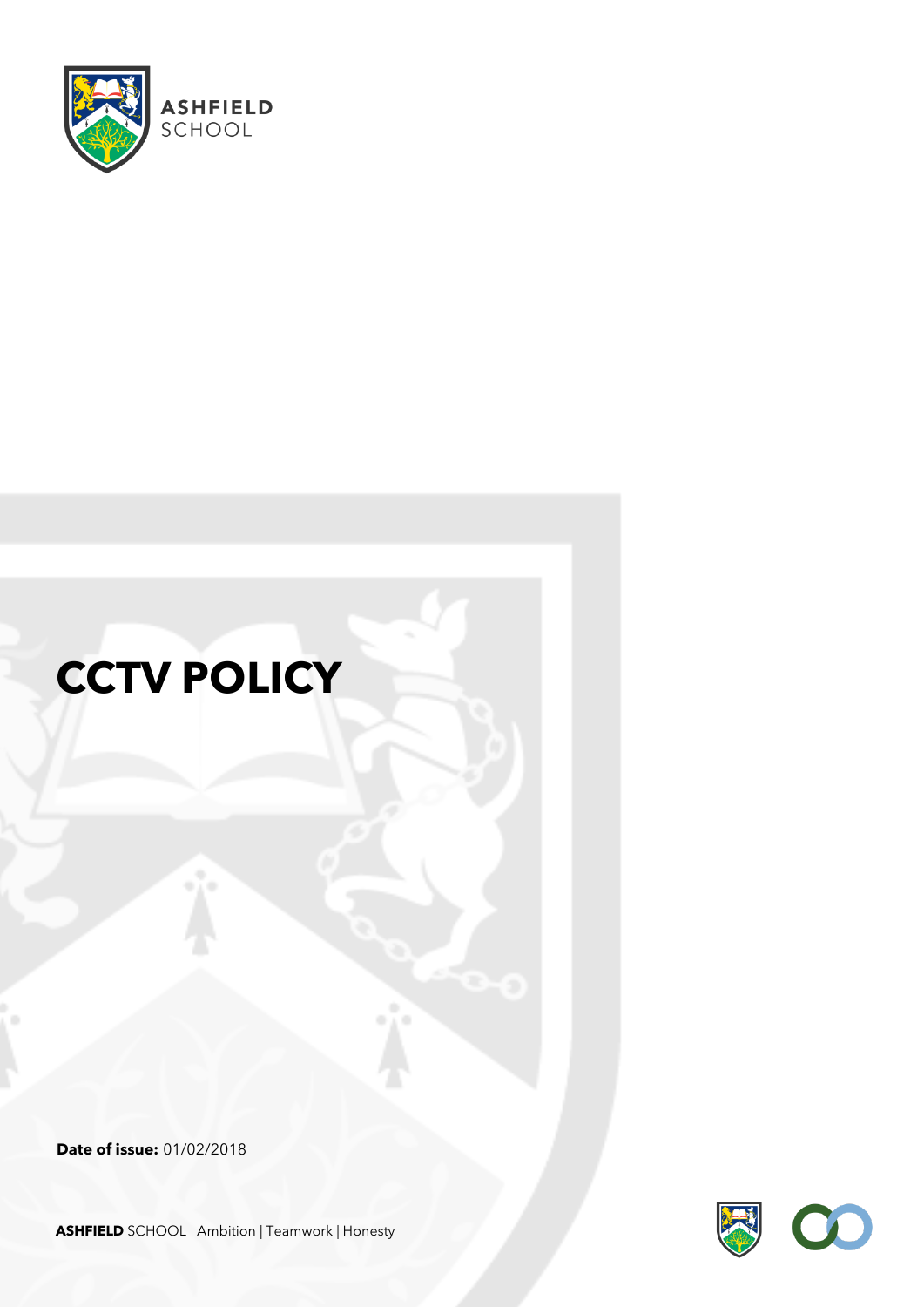# **Introduction**

Ashfield School uses its CCTV system for a number of reasons. It is used to:

• Help protect against crime and also aids in the safety of students, staff, parents and members of the public whilst on school premises.

The camera system comprises a number of fixed and dome cameras located around the school site, both internal and external.

The school may also access CCTV systems run by bus companies carrying pupils to and from school.

All cameras can be monitored and adjusted by staff with access to the CCTV system. Currently this includes the (Site Staff monitoring only), School Business Manager – Joanne Day and the IT Dept. Admin staff can monitor access gates to validate and control entry.

This code of practice follows the Data Protection Act guidance and will be subject to review annually.

Access to CCTV footage is available at the discretion of the SLT, staff allowed access includes but is not exclusive to Senior Leaders, Pastoral Leaders, Site Manager, Assistant Site Managers and Admin staff.

## **Objectives of the CCTV System**

- To protect the school buildings and their assets from crime.
- To assist in the pastoral management of the school.
- To increase personal safety and reduce the fear of crime.
- To support the Police in a bid to deter and detect crime.
- To assist in identifying any apprehending offenders.
- To protect members of the public, private property and staff.

#### **Statement of Intent**

The CCTV system is registered with the Information Commissioner under the terms of the Data Protection Act guidelines and will seek to comply with the requirements both of the Data Protection Act, GDPR and the Commissioner's Code of Practice.

Ashfield School will treat the CCTV system and all information, documents and recordings obtained and used as data, which are protected by the act, with the strictest of confidence.

CCTV cameras will be used to monitor activities within the school, external circulation space, car park and school grounds.

Private dwellings and property other than that in the periphery of a view that is centrally focused upon school site locations will be blanked out from any camera view.

Unless an immediate response to events is required, staff should not direct cameras at individuals, their property or a specific group of individuals, without authorisation being obtained from the Headteacher (or SLT designate), as set out in the Regulation of Investigatory Power Act 2000.

Images will only be released to the Police for use for the investigation of a specific crime and with the consent of the Headteacher (or his SLT designate).

No images will be released to anyone for the purposes of entertainment.

The planning and design of the CCTV layout has endeavoured to ensure that the scheme will give maximum effectiveness and efficiency, but it is not possible to guarantee that the system will cover or detect every single incident taking place in the areas of coverage.

Signage stating the use of CCTV, as required by the Code of Practice of the Information Commissioner, has been placed at all access routes to areas covered by school CCTV.

#### **Operation of the system**

Responsibility for the system lies with the Headteacher, in accordance with the principles and objectives expressed in this policy.

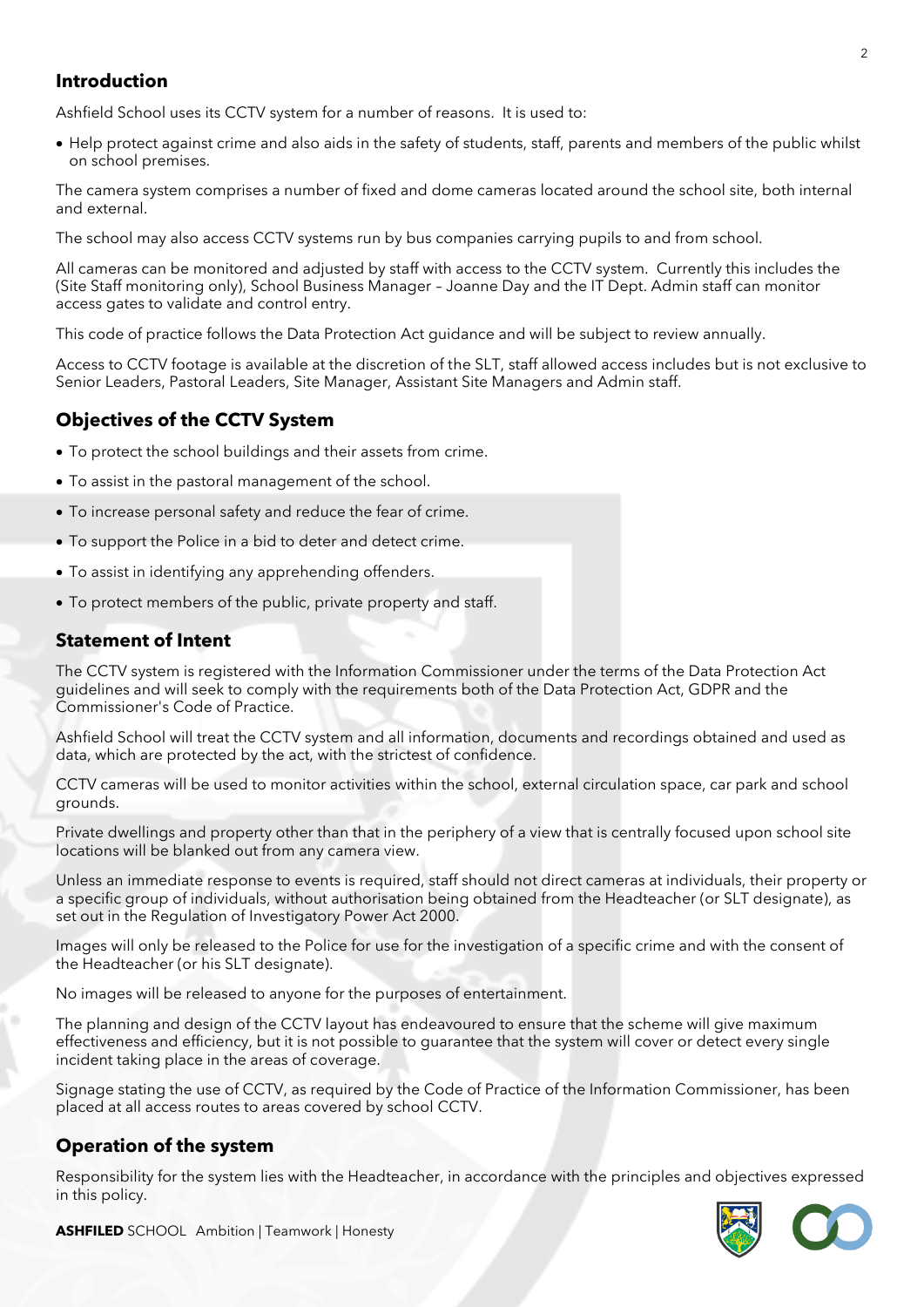The day-to-day management will be the responsibility of both the Network Manager and ICT Technicians during the school day.

The CCTV system will be in operation 24 hours a day, every day of the year.

Staff with access rights to view the CCTV camera will be required to complete the CCTV log held in the Network Office and should, wherever possible, be viewed by two people at any one time. (out of hours security checks is the exception). The log should be dated and signed with details of which cameras were viewed and the reason.

# **Control of Cameras**

Ashfield School will, on a daily basis, check that all cameras are functional and the system is recording. Administrative functions will include the maintenance of hard disc space. Visitors and contractors wishing to access the CCTV system or recording system will be subject to the arrangements outlined below.

Authorised users and managers of the CCTV System must satisfy themselves of the identity of anyone having access to the CCTV System and the purpose of their access. Where any doubt exists over the grounds for access, permission will be refused.

## **Monitoring Procedure**

Camera surveillance may be maintained at all times.

A monitor is installed in the IT Technicians Office in ICT Block, the CCTV system records camera activation digital video streams to a secure on-site server. The screen will be password protected when the office is not staffed and access will be given to authorised users only.

#### **CDIDVD/Recording Media Procedures**

In order to maintain and preserve the integrity of the media used to record events from the hard drive and the facility to use them in any future proceedings, the following procedures for their use and retention must be strictly adhered to:

- The controller shall register the date and time of recorded insert, including the reference.
- A recording required for evidential purposes must be sealed, witnessed, signed by the controller, dated and stored in a separate, secure store. If the record is not copied for the Police before it is sealed, a copy may be made at a later date providing that it is then resealed, witnessed, signed by the controller, dated and returned to secure storage.
- If the record is archived, the reference must be noted.
- Recording media may be viewed by designated operators and the Police for the prevention and detection of crime.

A record will be maintained of the release of records to the Police or other authorised applicants. Viewing of records by the Police must be recorded in writing in the log book.

Requests by the Police can only be actioned under Section 29 of the Data Protection Act 1988.

Should a record be required as evidence, a copy may be released to the Police under the- procedures described in this policy. Records will only be released to the Police on the clear understanding that the record remains the property of the school, and both the record and information contained on it are to be treated in accordance with this code. The school also retains the right to refuse permission for the Police to pass on the record or any part of the information contained therein to any other person.

The Police may require the school to retain the stored records for possible use as evidence in the future. Such records will be properly indexed and securely stored until they are needed by the Police.

Applications received from outside bodies (e.g. solicitors) to view or release records will be referred to the Headteacher. Charges will be made to cover the costs of producing the material.

## **Breaches of the code (including breaches in security)**

Any breach of this policy by school staff will be initially investigated by the Headteacher (or SLT designate), in order for appropriate disciplinary action to be taken.

Any serious breach of the Code of Practice will be immediately investigated by the Headteacher or nominated deputy and recommendations made on how to remedy the breach.



**ASHFILED** SCHOOL Ambition | Teamwork | Honesty